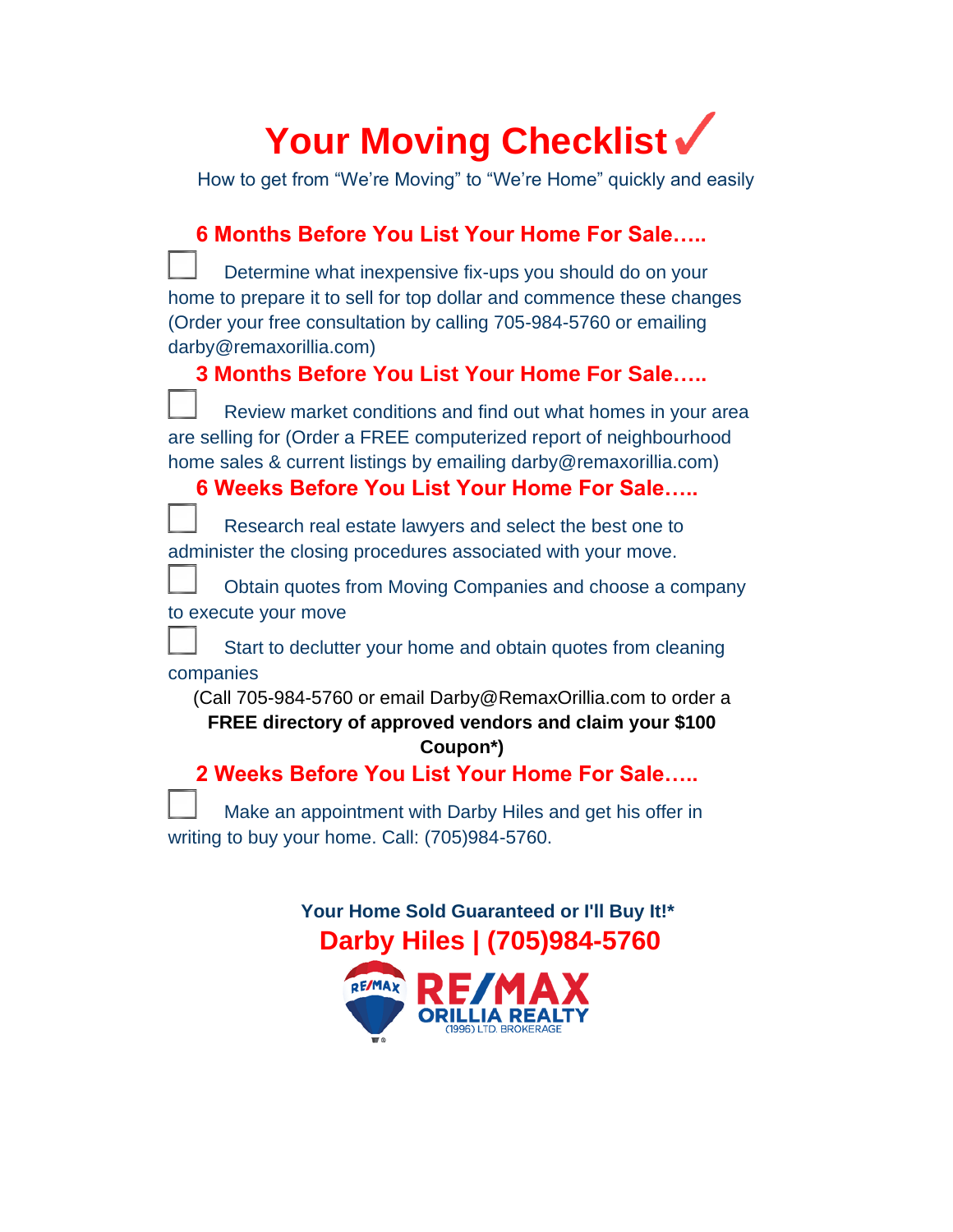### **2 Months Before Your Move**

**Sort.** Walk through every room and open every drawer; decide what to take to your new home and what to get rid of. Make a list of "keep" items that will require special packing or extra insurance coverage.

**Purge.** Donate items you no longer want, or host a yard sale.

**Hire movers.** Research moving companies. Always ask for the mover's business license number and whether you'll be financially reimbursed if anything is missing or broken; Request in-home estimates to receive the most accurate pricing.

**Contact your children's school.** Notify the school that you're moving, and obtain copies of your children's records. Contact new schools for enrollment and record-transfer procedures.

### **6 Weeks Before Your Move**

**Make travel arrangements.** Book hotel stays if you'll need lodging on the road or before your new home's ready; book any necessary flights.

**Order packing supplies.** Purchase standard boxes in various sizes; bubble wrap; packing paper; packing tape; and specialty containers, such as wardrobe and dish-pack boxes.

**Contact your doctors.** Obtain copies of medical records for all family members, or have the records sent to your new physicians. Haven't found new ones yet? Ask your current doctors for recommendations.

**Contact insurance agents.** Find out whether your move necessitates changes in your medical, dental, vehicle or personal property insurance.

> **Your Home Sold Guaranteed or I'll Buy It!\* Darby Hiles | (705)984-5760**

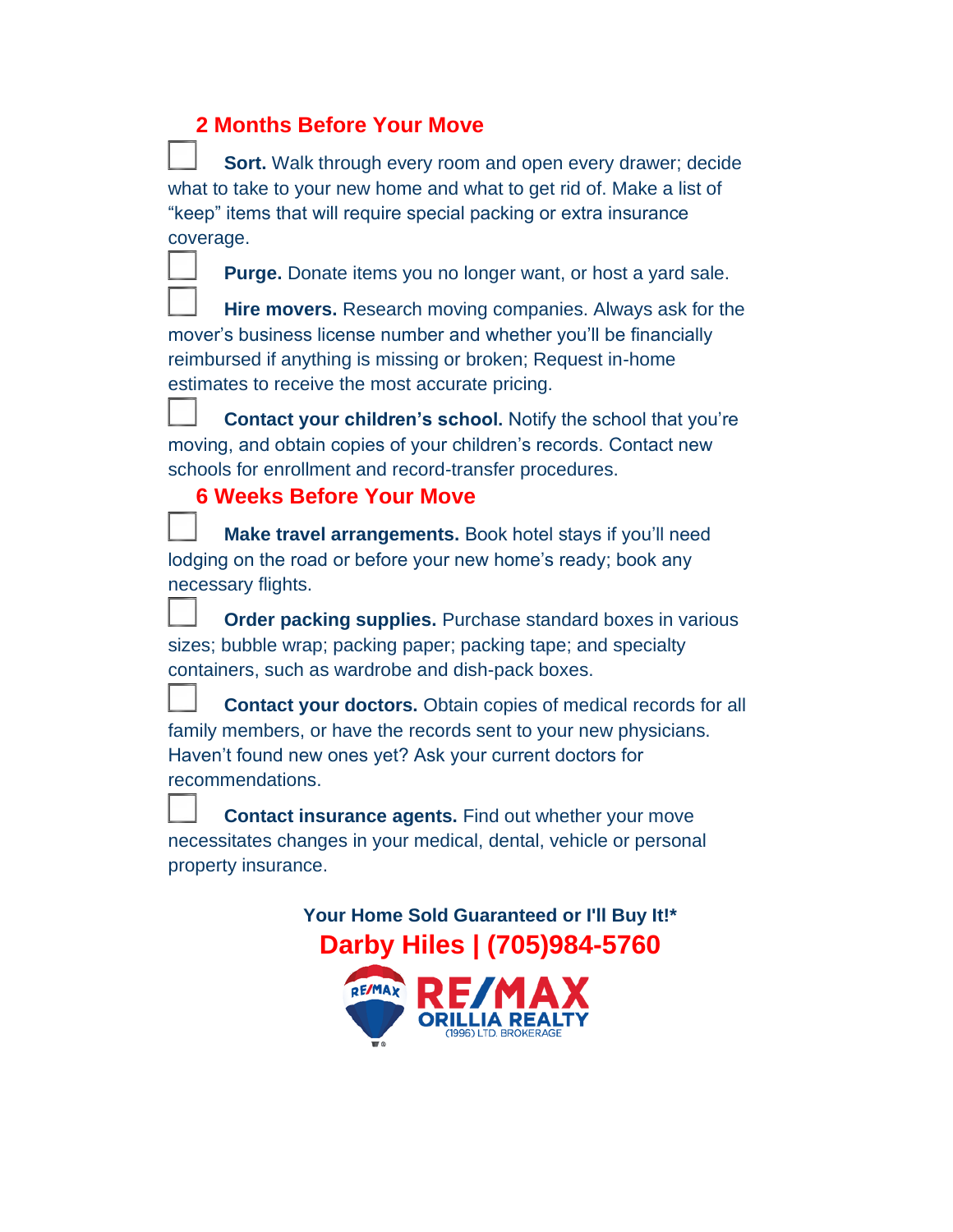### **4 Weeks Before Your Move**

**Start packing.** Begin with items you use only rarely or seasonally (e.g., fondue pot; pool toys); save items you use frequently (e.g., TV remote; your toothbrush) until just before moving day. Snap photos of valuables and pack them separately; you'll carry those items with you.

**Label, label, label.** Mark each box with its contents and the room it's destined for in the new house.The only exception: Don't list contents on a box that contains valuables, to avoid theft.

**Inventory.** Keep a running list of each packed box, its contents and what room it belongs in. Later, you can match this against your moving company's inventory sheet.

**Measure.** Ensure that all of your belongings can make it out of your old home and into your new one; measure any tall, wide or oddly shaped items, as well as any doorways or tight spaces they'll need to fit through, so there are no surprises on moving day.

**Update your computer.** Download any necessary software updates and ensure that all of your files and photos are backed up to an online cloud storage service or an external hard drive that you'll carry with you.

**Make arrangements for pets.** Book a pet sitter or care facility for moving day. If you're moving out of town, make travel plans for your furry friends and ensure your veterinarian has authorized your pets for the journey.

**Contact utility companies.** Instruct existing utilities to disconnect services the day after your move; direct new utilities to install services at least a day before you arrive.

> **Your Home Sold Guaranteed or I'll Buy It!\* Darby Hiles | (705)984-5760RE/MAX**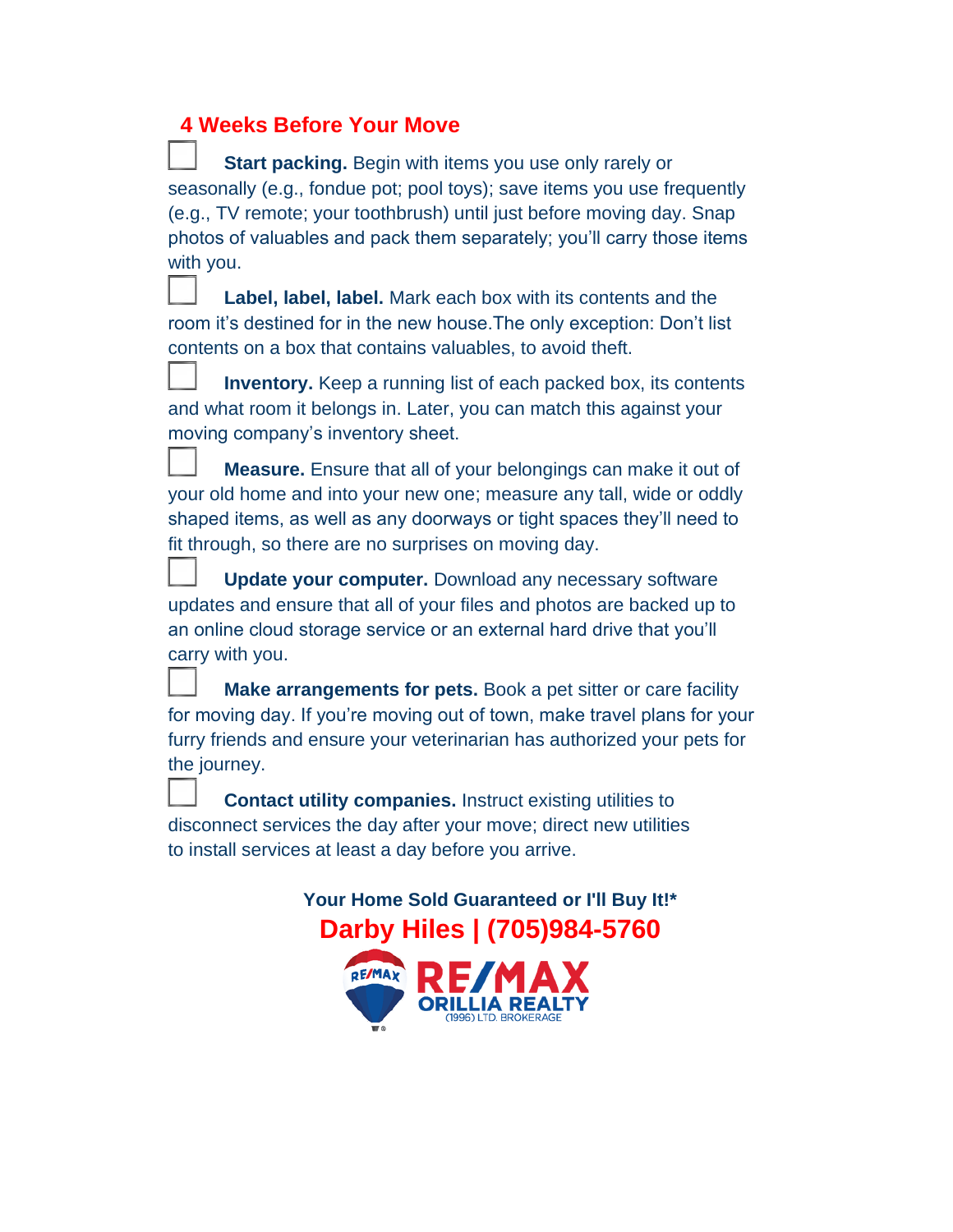| 4 Weeks Before Your Move Cont'd |  |  |
|---------------------------------|--|--|
|                                 |  |  |

| <b>Consider storage.</b> If your new home won't be ready when you                                                                                                                                 |
|---------------------------------------------------------------------------------------------------------------------------------------------------------------------------------------------------|
| leave your old one, research storage options in your                                                                                                                                              |
| new community.                                                                                                                                                                                    |
| <b>Clear the freezer.</b> Start using up frozen food items that will be a<br>hassle to move. Then, tackle the pantry and fridge.                                                                  |
| Visit an auto mechanic. Get an oil change, tire fixes and any<br>necessary tune-ups to ensure that your car survives the move.                                                                    |
| <b>Change your address.</b> Visit CanadaPost.ca or your local post<br>office to officially change your address. Leave your forwarding<br>address with a neighbour or the new owner, just in case. |
| Alert important parties. Notify your employer, banks, credit<br>card companies, subscription services, friends and family of your<br>move.                                                        |
| <b>2 Weeks Before Your Move</b>                                                                                                                                                                   |
| <b>Confirm the movers.</b> Contact the moving company and<br>double-check your plans. Make sure the insurance in<br>place is enough to cover your valuables.                                      |
| <b>Clear out.</b> Empty out storage units, safe deposit boxes and any<br>other off-site storage spots. And don't forget to<br>pick up your dry cleaning.                                          |
| Take time off. Evaluate how many workdays you'll need to<br>make the move, and then request time off from your employer.                                                                          |
| <b>Clean the rugs.</b> Have area rugs cleaned; they'll arrive rolled<br>and wrapped from the cleaner, ready to unroll at the<br>new house.                                                        |
| Pay it forward. As you pack, gather warranty information,<br>manuals and other house-specific information in a                                                                                    |

binder for the new owners.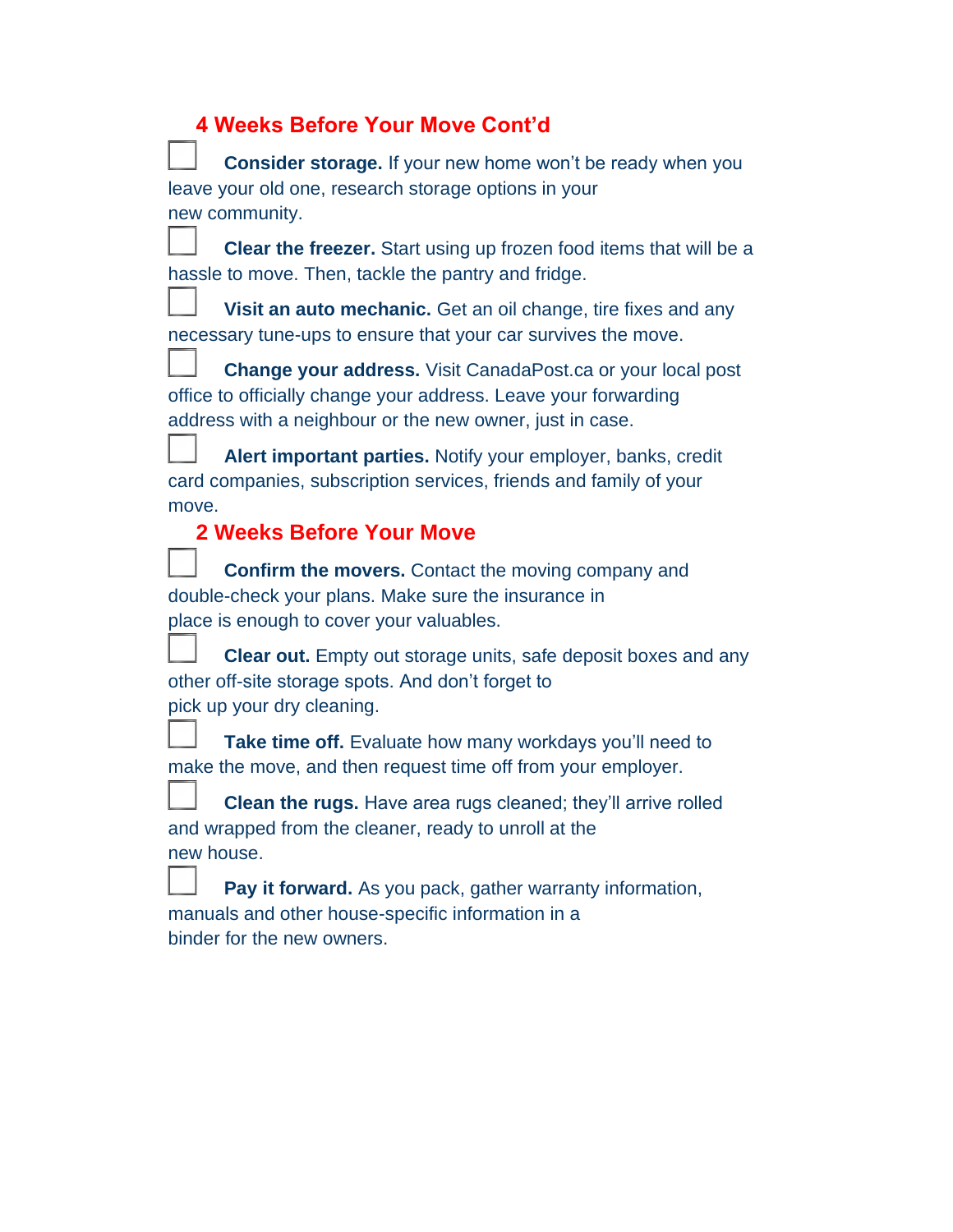### **1 Week Before Your Move**

**Finish packing.** Aim to complete the general household packing a couple of days before moving day.

**Pack your bag.** Your last bag should contain at least one change of clothes — or more, if you're moving out of province — for each person in the family, as well as all of the basics (e.g., phone charger, toilet paper) you need to survive for a few days without the items on the moving truck.

**Visit the pharmacy.** Refill any prescriptions you'll need for the next month, and arrange to transfer prescriptions to a pharmacy in your new community.

**Unplug.** Disconnect and clean any large appliances (e.g., washing machine, fitness equipment) you're moving; contact a professional to disconnect gas lines. If you're moving your fridge, defrost the freezer and clean it at least a day before you move.

**Make your last donation.** Arrange for a final pickup of all remaining items in your "donate" pile or drop it off.

## **A Few Days Before Your Move**

**Confirm the movers … again.** Triple-check arrangements with the moving company. Verify how much you'll owe on moving day, and what forms of payment are accepted. Ask for a cellphone number for the day-of contact, and confirm the crew's arrival time. Prepare written directions to your new home and hand them to the movers the day of.

**Get the keys.** Arrange to receive the keys to your new home, or schedule the realtor or landlord to meet you on moving day.

**Get Rid of it.** Donate nonperishables to a local food pantry. Also, most movers prohibit moving boxes that contain paint, aerosol cans, matches, alcohol and other chemicals, Dispose of/move yourself.

**Disassemble furniture.** Place screws, brackets and fasteners in a small plastic storage bag, and label it. Even better: Tape the bag to the furniture.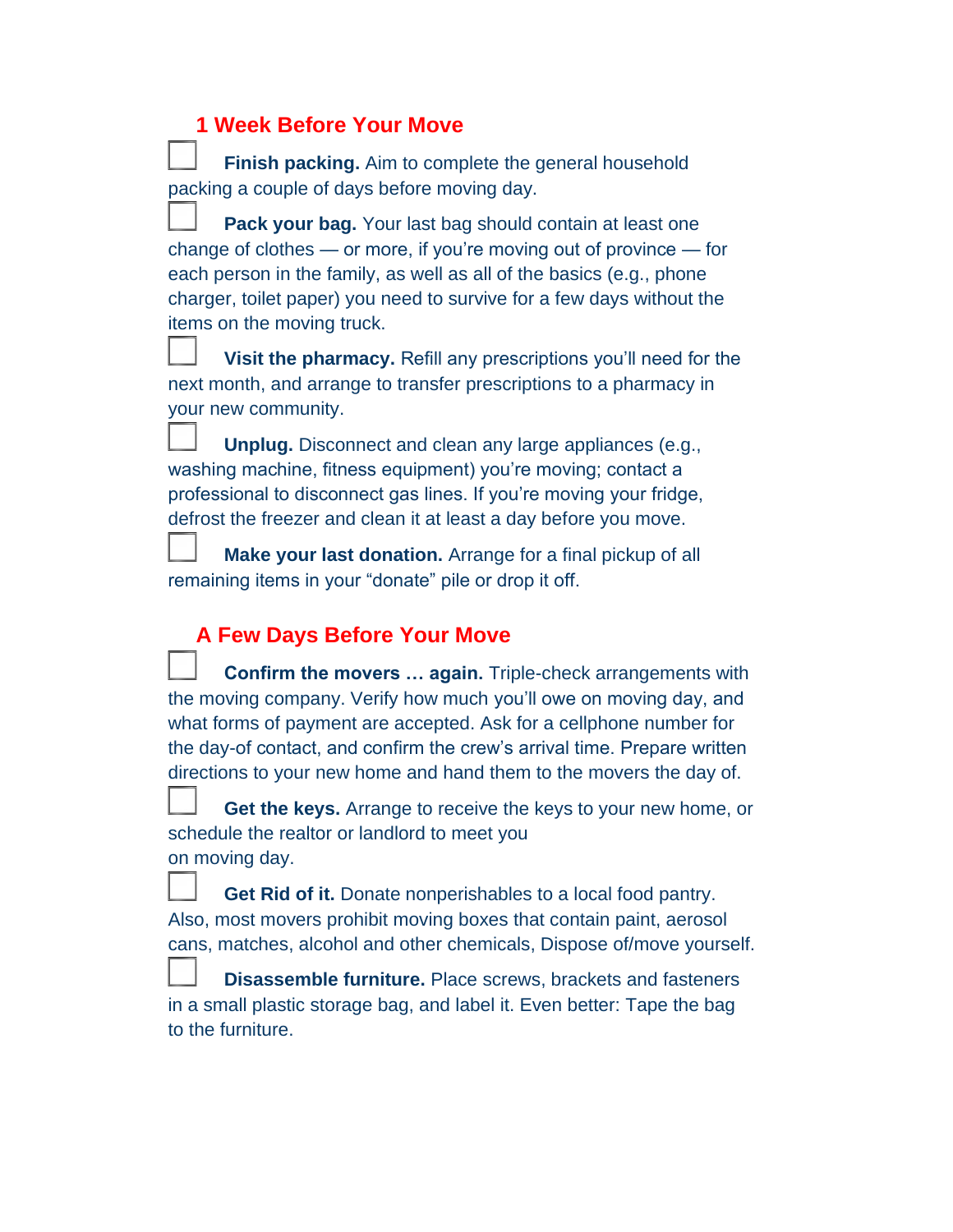|            | <b>The Don't-Pack List</b>                                                                                                                                                                                                                                                                                                       |          |                                                                                                                                                                                                                                                                              |  |  |  |
|------------|----------------------------------------------------------------------------------------------------------------------------------------------------------------------------------------------------------------------------------------------------------------------------------------------------------------------------------|----------|------------------------------------------------------------------------------------------------------------------------------------------------------------------------------------------------------------------------------------------------------------------------------|--|--|--|
|            | Keep these items off the truck and close to you on moving day:                                                                                                                                                                                                                                                                   |          |                                                                                                                                                                                                                                                                              |  |  |  |
|            | <b>Important documents</b>                                                                                                                                                                                                                                                                                                       |          | <b>Snacks and Drinks</b>                                                                                                                                                                                                                                                     |  |  |  |
|            | (e.g., passports,<br>marriage license, birth<br>certificates, any records<br>containing bank account<br>information or Social<br>Security numbers)<br><b>Checkbook</b><br><b>Credit cards</b><br><b>Medication</b><br><b>Phone and Charger</b><br><b>Laptop and Charger</b><br><b>Toilet Paper</b><br><b>A Change of Clothes</b> | pack it) | (Including pets)<br>A child's special toy or<br><b>blanket</b> (if they can't bear to<br><b>Jewelry</b><br><b>Flashlight</b><br><b>Tape Measure/Tool Box</b><br><b>Trash Bags</b><br><b>Paper Towel</b><br><b>Cash</b><br>Any other valuables<br>(heirlooms or irreplaceable |  |  |  |
|            | (one for each member of your                                                                                                                                                                                                                                                                                                     | items)   |                                                                                                                                                                                                                                                                              |  |  |  |
| household) |                                                                                                                                                                                                                                                                                                                                  |          |                                                                                                                                                                                                                                                                              |  |  |  |

# **Anything Else?**





**\_\_\_\_\_\_\_\_\_\_\_\_\_\_\_\_\_\_\_\_\_\_\_\_\_\_\_\_\_\_\_\_\_\_\_\_\_\_\_\_\_\_\_\_\_\_\_\_ \_\_\_\_\_\_\_\_\_\_\_\_\_\_\_\_\_\_\_\_\_\_\_\_\_\_\_\_\_\_\_\_\_\_\_\_\_\_\_\_\_\_\_\_\_\_\_\_ \_\_\_\_\_\_\_\_\_\_\_\_\_\_\_\_\_\_\_\_\_\_\_\_\_\_\_\_\_\_\_\_\_\_\_\_\_\_\_\_\_\_\_\_\_\_\_\_ \_\_\_\_\_\_\_\_\_\_\_\_\_\_\_\_\_\_\_\_\_\_\_\_\_\_\_\_\_\_\_\_\_\_\_\_\_\_\_\_\_\_\_\_\_\_\_\_**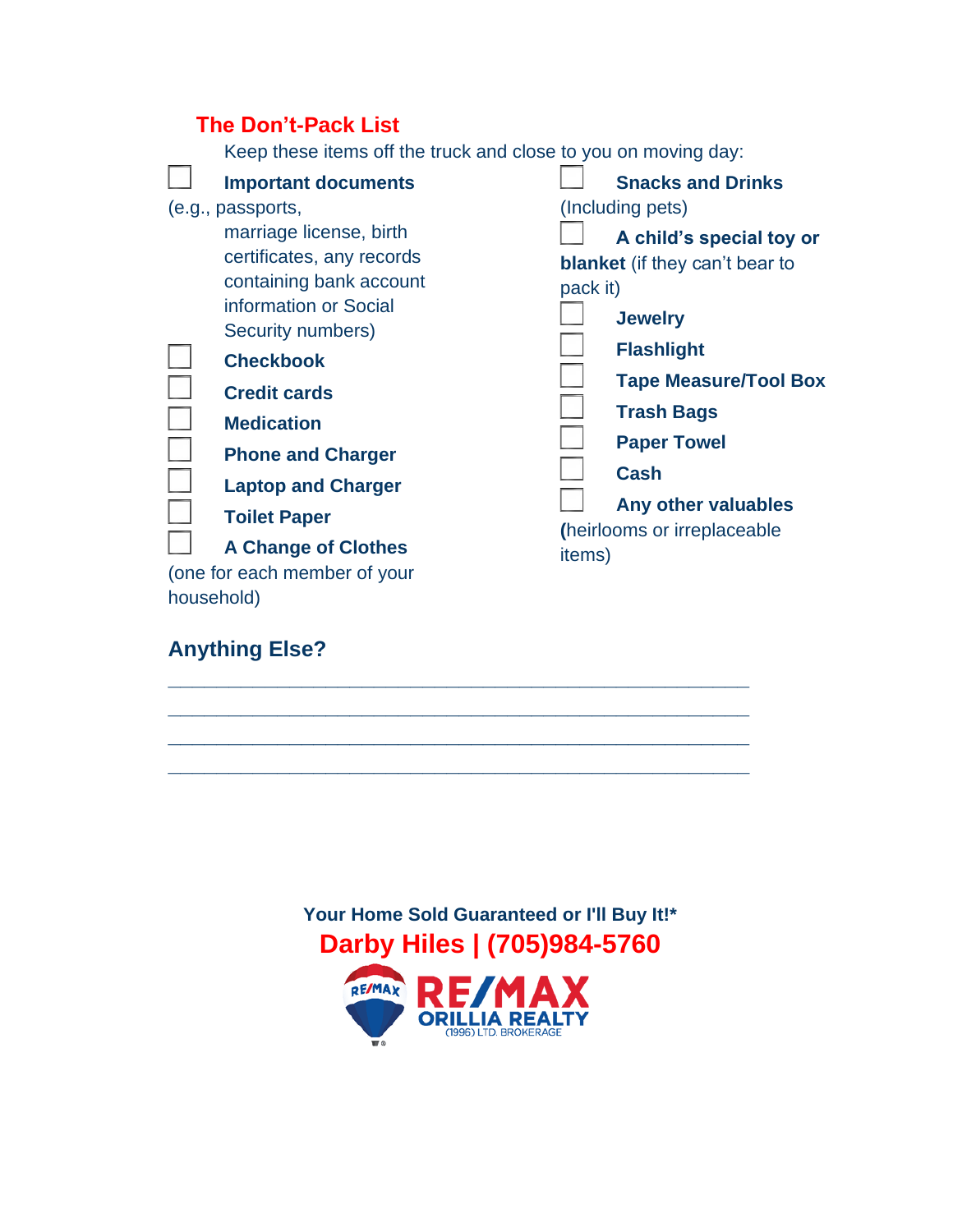### **Moving Day**

### **Current Home**

**Say goodbye.** Take time to say a proper "so long" to your old house before things get hectic. Children, in particular, benefit from some closure: Walk through the house recalling fond memories you have, and talk about what fun you'll create in your new home.

**Meet the movers.** Greet the moving crew and ensure that all workers are representatives of the moving company you hired.

**Supervise the load-in.** Assign a helper to watch the moving crew stack your belongings inside the truck, keeping an eye out for damage.

**Clean the old house.** Tidy up rooms as the moving crew empties them, or consider hiring a cleaning service.

**Keep valuables with you.** Be sure the movers don't mistakenly load boxes containing your laptop, jewelry, passports and other irreplaceable you should keep near you at all times.

**Make a final walk-through.** Lock your old home's windows and doors, turn off lights and ceiling fans and make sure nothing's left before you leave for good.

### **New Home**

**Roll out the carpet protector.** Lay down plastic carpet protector at the new house, if your movers haven't already done so.

**Show the moving crew around.** Point out specific rooms so boxes end up where they belong.

**Watch for damage and missing items.** Your movers will make an inventory sheet, called the "bill of lading," that notes the condition of your items, including damage to any boxes or furniture.

**Pay the movers.** Complete the transaction using the payment method you agreed to when you confirmed the move. If the moving crew did a good job, a tip of 10 to 15 percent of the total fee is customary.